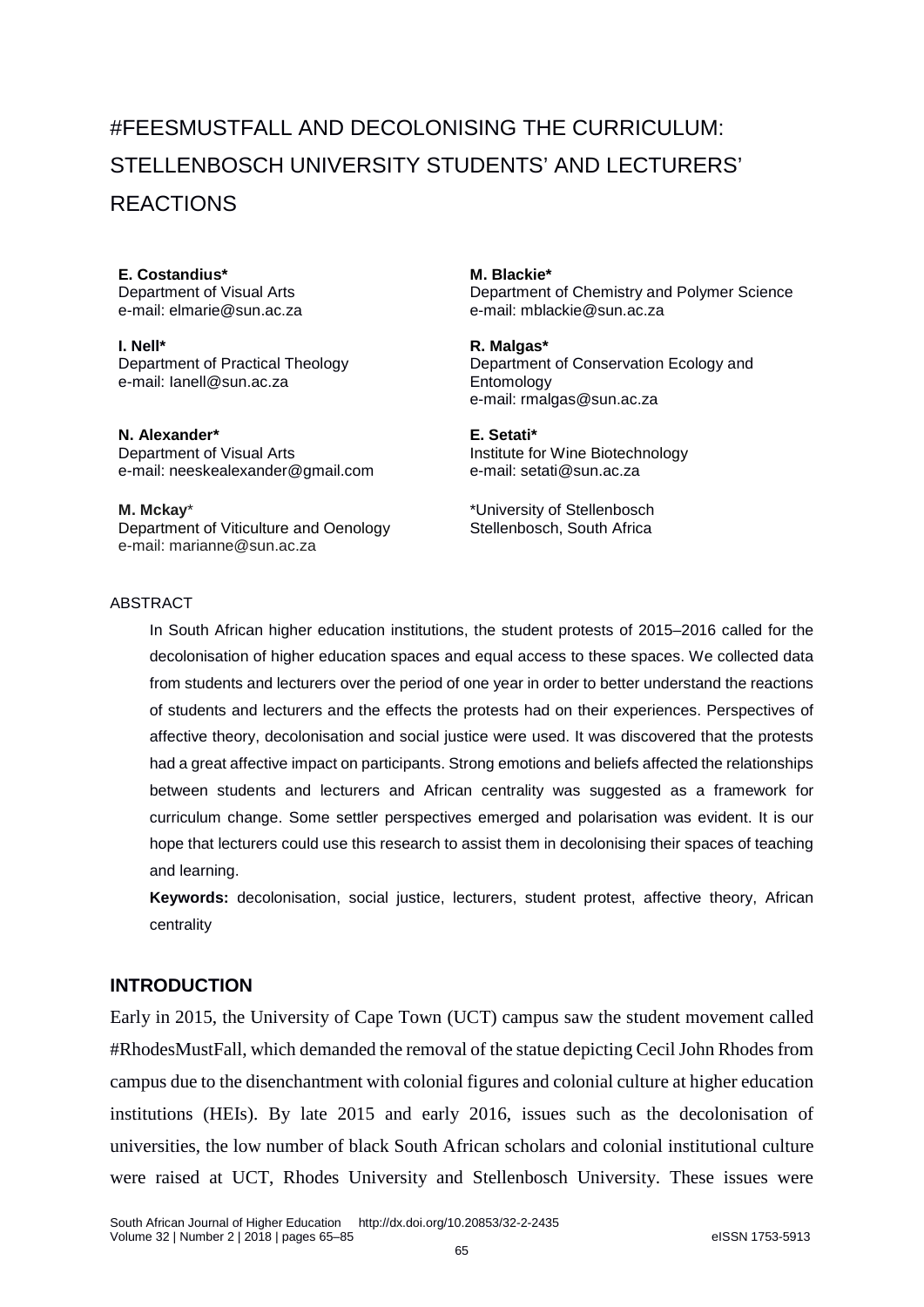overtaken by demands of students at the University of Witwatersrand and elsewhere to decrease/eliminate tuition fee increases and student debt towards the ideal of free higher education (HE) (Badat 2016). This led to the protests named #FeesMustFall. Badat (2016) names a myriad of problems in HE:

"... debt burdens, high drop-out rates, poor throughput rates, inadequate facilities and accommodation, largely unreconstructed epistemologies and ontologies, questionable quality of learning and teaching to ensure meaningful opportunities and success, and alienating and disempowering academic and institutional cultures that are products of colonialism, racism, and patriarchy."

Racism is not divorced from the structures of historically entrenched power; it is about dispossession and involves many areas, including land ownership and public space (Phala 2016). White, privileged students and lecturers tend to experience the campus culture of historically white universities as natural and they feel at home (Badat 2016). Black and/or disadvantaged students and lecturers tend to find this culture discomforting, alienating, disempowering and exclusionary (Badat 2016; Biscombe et al. 2017).

Real and imagined racial differences and similarities between groups of students and lecturers have consequences within HE contexts (Jawitz 2016). Jawitz (2016) investigated the experiences of white male academic staff at UCT and found that they grapple with the privileges and limitations that accompany their white identities. He discovered that a stigma exists linked to being white and that lecturers resort to distancing themselves from the "white" stereotype by remaining silent about injustice and by "not interfering" with issues regarding race and protest due to guilt. This selective silence could enforce the normality of dominant white discourses. At a historically privileged university such as Stellenbosch University, lecturers could be especially sensitive to these stigmas and prone to selective silence due to feelings of guilt.

When HE does not fulfil the promise of contributing to social justice, economic and social development and democratic citizenship, it becomes an organisation of social exclusion and injustice (Badat 2016). We aimed to explore decolonisation and social justice within teaching and learning in different faculties and departments of Stellenbosch University. This moves towards improving social justice teaching and learning by listening to lecturers and students and creating a space to deal with transformation.

## **THEORETICAL PERSPECTIVES**

We sought to frame the student protests of 2015–2016 and the responses of lecturers and students within three theoretical perspectives. Affective theory allows us to understand the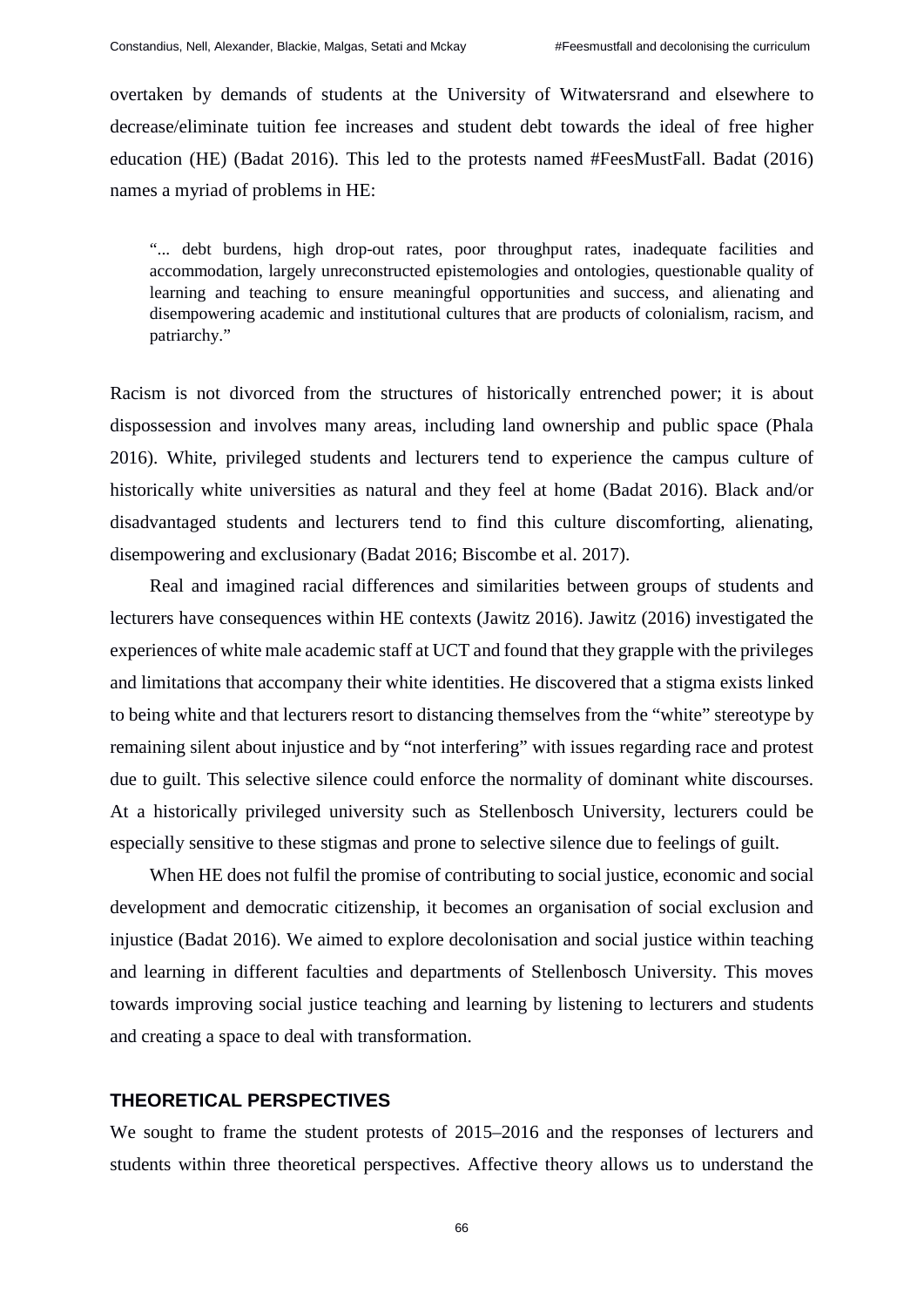initial reactions of participants. Decolonisation theory helps us to understand the need for change as well as the need for introspection. In order to decolonise HEIs it is necessary to explore social justice perspectives which allow us to think about ways to address problems in HEIs.

## **Affective theory**

Affect is often loosely defined as emotion, but it is more than that. According to Massumi (1995), affect is a matter of autonomic responses that are occurring below the threshold of consciousness and cognition, and rooted in the body. Affect can be guardedly described as the way we "feel things in our bodies" – a visceral and unnameable "sense" and "experience" of which we may not fully be aware, but that affects us.

There is, however, no single, generalisable theory of affect (Gregg and Seigworth 2010). Rather, affect can be viewed from multiple perspectives. One such perspective involves the affect of persistent, repetitious practices of power that oppress bodies and provide them with the potential for realising a world outside of these practices of power (Gregg and Seigworth 2010). This relates to the oppression of certain groups within HEIs. Another perspective views the affective nature of crowd behaviours, belonging and postcolonial, hybridised and migrant voices (Gregg and Seigworth 2010). This relates to the experiences of students and lecturers who do not feel a sense of belonging and who do not feel that their voices are heard. Affect relates to the bodily experiences regarding student protests and decolonisation.

#### **Decolonisation**

The student protests called for the decolonisation of HEIs, which is expanded on in the following sections.

## *African centrality*

Colonial education places Europe (and/or the West) at the centre of the world. Education is a means of self-knowledge, starting from within (the local) and radiating outwards to discover more knowledge of the peoples and worlds around us (Wa Thiong'o 1986). Therefore, for African curricula, Africa should exist at the centre, not as an appendix or extension of Europe and the West (Wa Thiong'o 1986). A Eurocentric canon that attributes truth only to Western ways of knowing needs to be decentralised (Mbembe 2016a). African centrality is a necessary move towards decolonised knowledge production.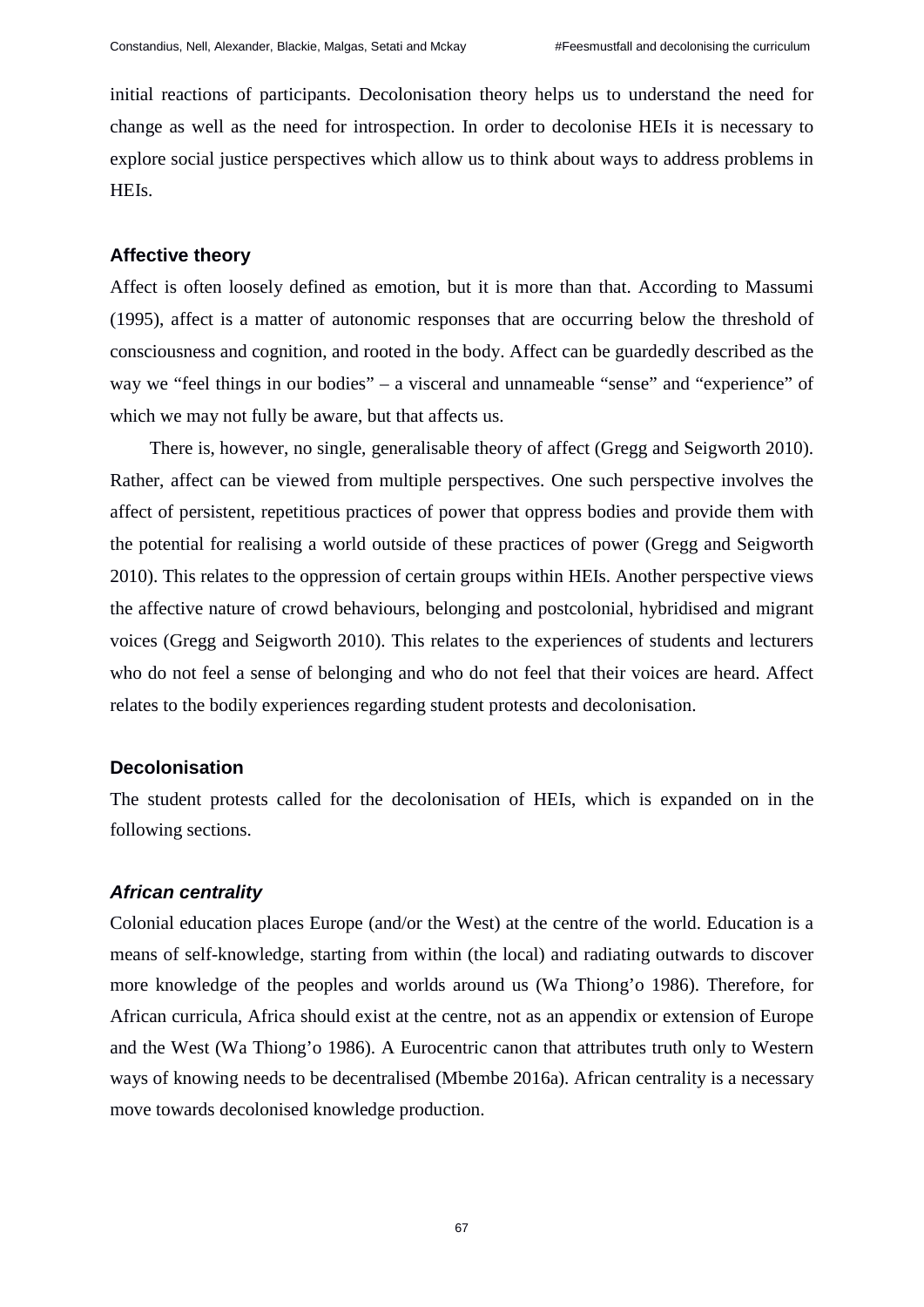## *Knowledge production*

Africa is still described as a lacking, failing, plagued continent, while the destruction of African social and cultural resources by colonial powers is seldom acknowledged (Ferguson 2006, cited in Luckett 2016). The binary opposition of a primitive or traditional Africa to a modern and enlightened West continues to be present in academic discourses and journalistic accounts of Africa and its peoples (Creary 2012; Luckett 2016). We should be concerned with the invisible dynamics of colonialism, as it influences compulsory learning as well as how colonial perspectives are set up as knowledge, research, data and findings to rationalise and maintain the unjust social structures of colonisation (Tuck and Yang 2012). Universities in South Africa emerged from the colonial project and therefore research was specifically focused on promoting the colonial agenda (Magubane 2015).

Transformation calls for research that critically deconstructs the historical development of the academic disciplines such as the colonial archives and canons (Luckett 2016). Yet African knowledge systems cannot exist in isolation from global systems (Chirikure 2016). Dei (2000, cited in Le Grange 2016, 6) points out that bodies of knowledge continually influence one another and that rendering indigenous knowledge as "good" and Western knowledge as "bad" creates a false dichotomy. Therefore, decolonised curricula give indigenous African knowledge systems an equal and valid place among the array of knowledge systems in the world (Higgs 2016). Africa needs knowledge that addresses its needs and challenges (Chirikure 2016). The university classroom and the way knowledge is taught need to be decolonised (Mbembe 2016a). Decolonisation has to do with knowledge production, but also with the lived experiences of students.

#### *Student experiences*

Ribeiro (2014) proposes that HEIs focus on counselling and information dissemination for firstgeneration students while fostering empowerment, confidence and educational capabilities. She notes that this type of curricula requires more research on students' perceptions and experiences of HE. Black, coloured and Indian (BCI) students often experience a contradiction between the policy that admits them to HEIs and the cultural and linguistic demands placed on them by the institution (Luckett 2016). This leads to repeated failure and eventually academic exclusion (Luckett 2016).

Subreenduth (2012) elaborates on the importance of student-centred teaching and learning. If we take student-centredness seriously, we should see the student protest as a call for help, and we as academics should act. Today, many black middle-class students are enabled to take their place structurally (economically) as citizens in the academy, but they must still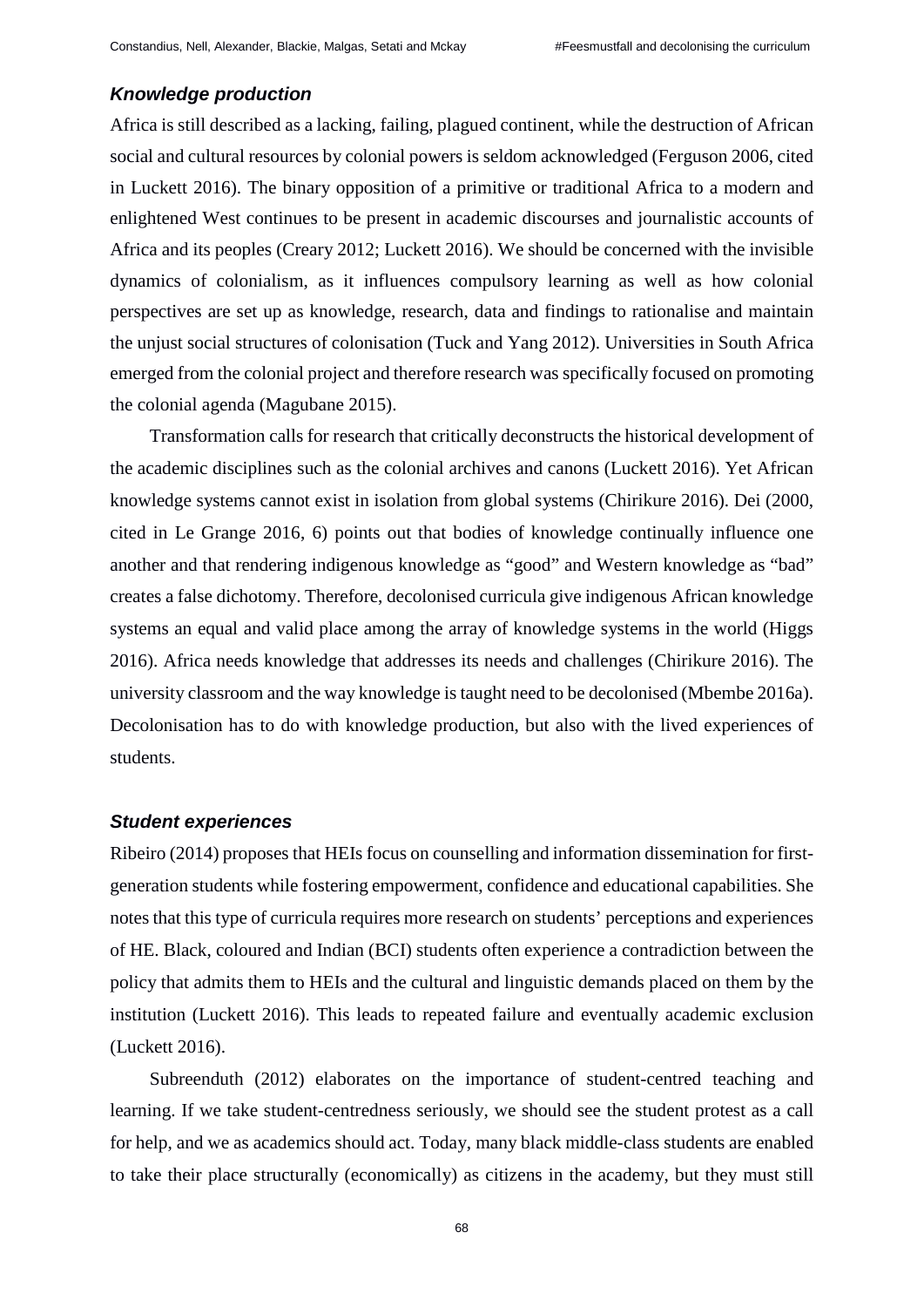work against the institutional environment that makes them feel devalued and misrecognised (Luckett 2016). For access to HE to increase, South Africa must invest more in its universities and HEIs. Access also includes cultural access for BCI students and lecturers where they feel a sense of belonging in the spaces of teaching and learning (Mbembe 2016a). In order to lessen trauma felt by lecturers and students, we need to investigate the ideas which hold institutional colonialism in place: settler perspectives.

#### *Settler perspectives*

The terms "settler" and "native" may be unsuited for building a unified South African identity, but they allow us to speak about decolonisation from a certain perspective – that is, the settler perspective. By "settler perspective" we mean the viewpoint of white South Africans. We found it necessary to address settler perspectives apart from student experiences in order to understand the responses of specifically white lecturers and students, who formed the majority of this study's participants as well as Stellenbosch University's demographic.

Settler perspectives on decolonisation implicate and unsettle everyone (Tuck and Yang 2012). Leibowitz (2016) notes that in some current debates settlers/white people in South Africa are asked not to talk on behalf of the colonised. Although white South Africans cannot remove themselves from their colonial heritage, they may (if they are willing) be able to humbly and carefully work towards recognising and dismantling colonial structures. Part of this work is uncovering the settler perspectives we have. Settler perspectives include anxiety, a desire to remove the "native" and moves towards innocence (Tuck and Yang 2012).

The easy adoption of decolonisation as a metaphor is a premature attempt at reconciliation driven by "settler anxiety" (Tuck and Yang 2012, 9). Settlers are disturbed by their own settler status and try to escape the complicity of "having harmed others just by being oneself" (Tuck and Yang 2012, 9). In South Africa, this settler anxiety is expressed as white guilt experienced by white students and lecturers.

The settler's strong desire to "disappear the Native" is a method to avoid dealing with the problem of true decolonisation (Tuck and Yang 2012, 9). The desire to disappear the native can be seen when white students suggest that BCI students should attend "other" universities if they are unhappy at historically white universities.

Settler "moves to innocence" are popular due to the uncomfortable reality settlers experience when they realise that they are directly and indirectly benefiting from colonial structures and systems (Tuck and Yang 2012, 9). According to Leibowitz (2016), "decolonising the curriculum cannot happen outside of the pursuit of social justice. It cannot happen outside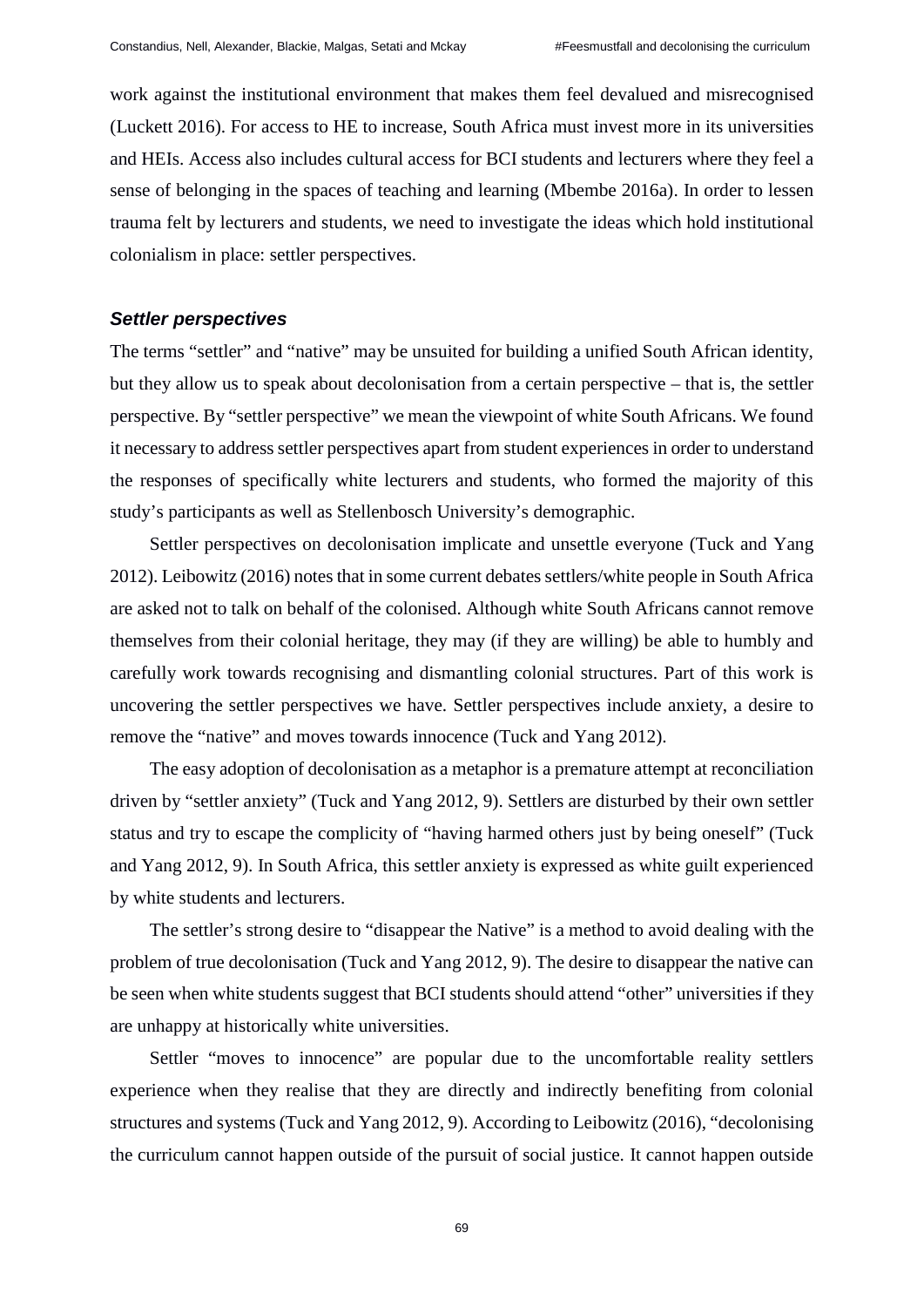of a view that sees power and privilege as of central importance."

#### **Social justice**

Social justice requires a focus on the rules and processes through which inequality and injustice occur in educational settings (Hill et al. 2012, cited in Bozalek and Leibowitz 2012). A commitment to social justice highlights the need for decolonisation. We investigate a trivalent view (Fraser 2007) of social justice and teaching for social justice in order to understand these aspects within the HE context.

#### *Fraser's trivalent view of social justice*

Nancy Fraser's (2007) major goal of social justice is "participatory parity", where all can interact as peers in an equitable manner in their social lives (Bozalek and Leibowitz 2012). Fraser highlights distribution of resources, politics of representation and belonging, and politics of recognition as fundamental aspects of social justice. Bozalek and Leibowitz (2012) set South African HE within a frame of social justice. The three areas of concern are redistribution and maldistribution, recognition and misrecognition, and representation and misrepresentation.

HEIs should consider how participatory parity is prevented by economic structures that institutionalise deprivation; exploitation; and gross disparities in wealth, income, labour, leisure time, etc. through maldistribution of resources. The #FeesMustFall protest was a cry for eliminating the economic barriers to HE for students without the necessary resources. Misrecognition involves institutional hierarchies of cultural value that cause certain groups of people to suffer from status inequality. This misrecognition prevents equal participation and equal respect of students and lecturers in HE settings. BCI students call for recognition within HE spaces. Recognition and misrecognition include the level of comfort people experience in certain spaces. Ribeiro (2013) notes that creating access for students who do not come from backgrounds parallel to higher institutional culture without changing that culture and environment ignores the very causes of exclusion for these students. Misrepresentation occurs when political and social belonging are unequal and where certain groups of people do not count as citizens. In HE settings, some groups and communities are framed to have more agency, voice and rights to claim social justice than others. Often BCI students and lecturers are misrepresented in historically white HE contexts such as Stellenbosch University.

#### **RESEARCH METHODOLOGY**

A case study (cf. Creswell 2003) was chosen as the research design for this research project. One of the most important aspects of a case study design is the context in which the case being studied is situated (Denscombe 2007, 37). Inductive content analysis was utilised to guide the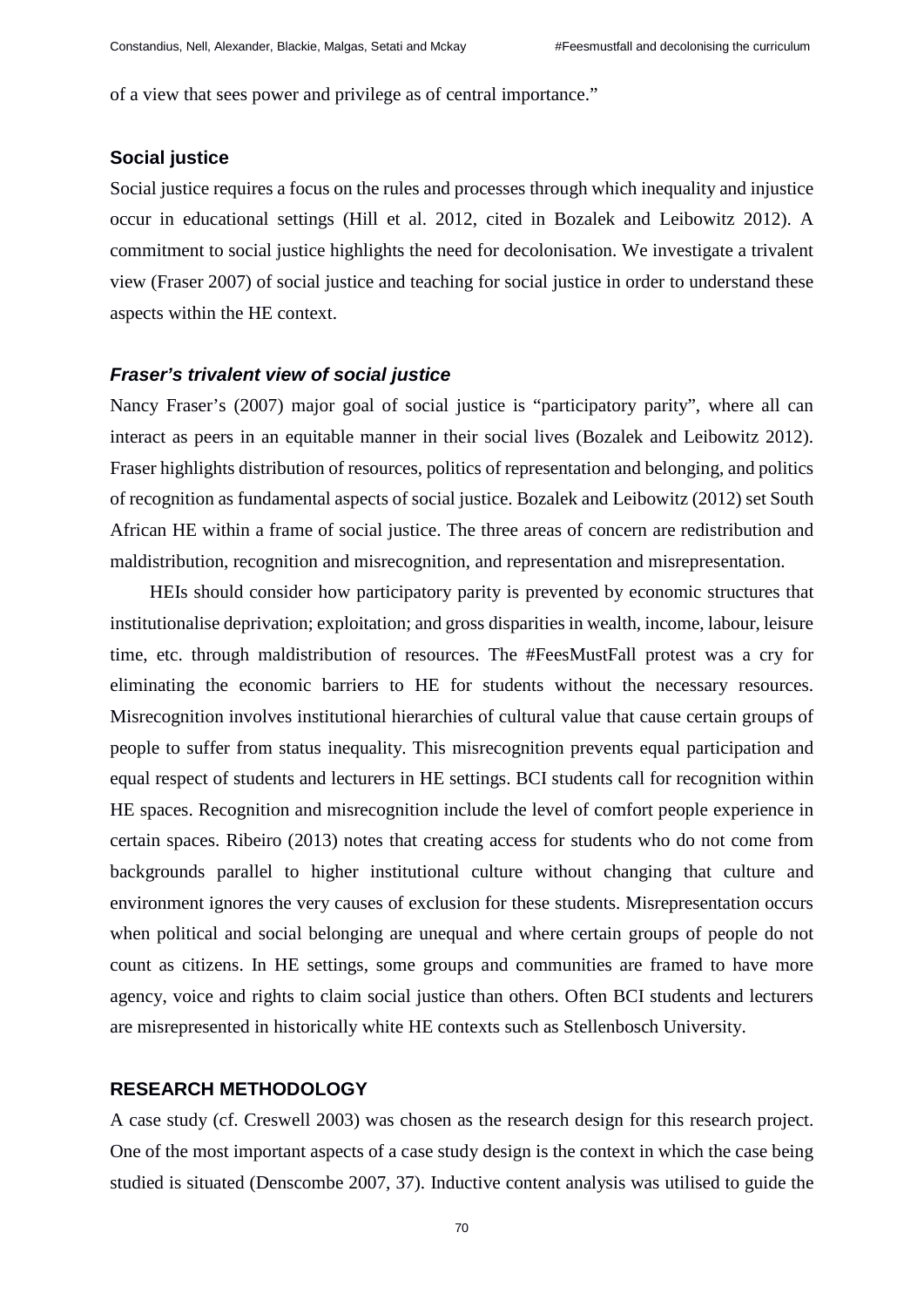#### analysis (cf. Creswell 2005).

The data collection for this research spread over 12 months. At the end of 2015, we sent surveys to all lecturers in the faculties of AgriSciences, Arts and Social Sciences, and Theology to determine how they incorporate social justice into the courses they teach. Thirty-two lecturers responded that they incorporate it explicitly and implicitly. In March 2016, a one-day seminar on social justice and decolonisation was held, to which all lecturers from all faculties on campus were invited. Twenty-eight lecturers attended. This seminar was recorded and transcribed and certain quotes were selected for the data presentation.

Pages with photos of the protests (Figure 1) chosen to reveal affective reactions from respondents were used. These pages were handed out by lecturers to students in their classes and fellow lecturers in their faculties and they were encouraged to share their reactions. The Transformation Office at Stellenbosch University also handed out the photo pages at workshops that they facilitated. Respondents were therefore invited to participate on the basis of their involvement in the respective faculties and the Transformation Office workshops. There were 56 respondents to the photo page; 11 from lecturers, 6 from postgraduate students and 39 from undergraduate students. Further information about these participants is not known, since the feedback was anonymous.



Critical Citizenship Research Group

**Figure 1:** Example of a photo page given to students and lecturers (all photos were publicly available on social media platforms)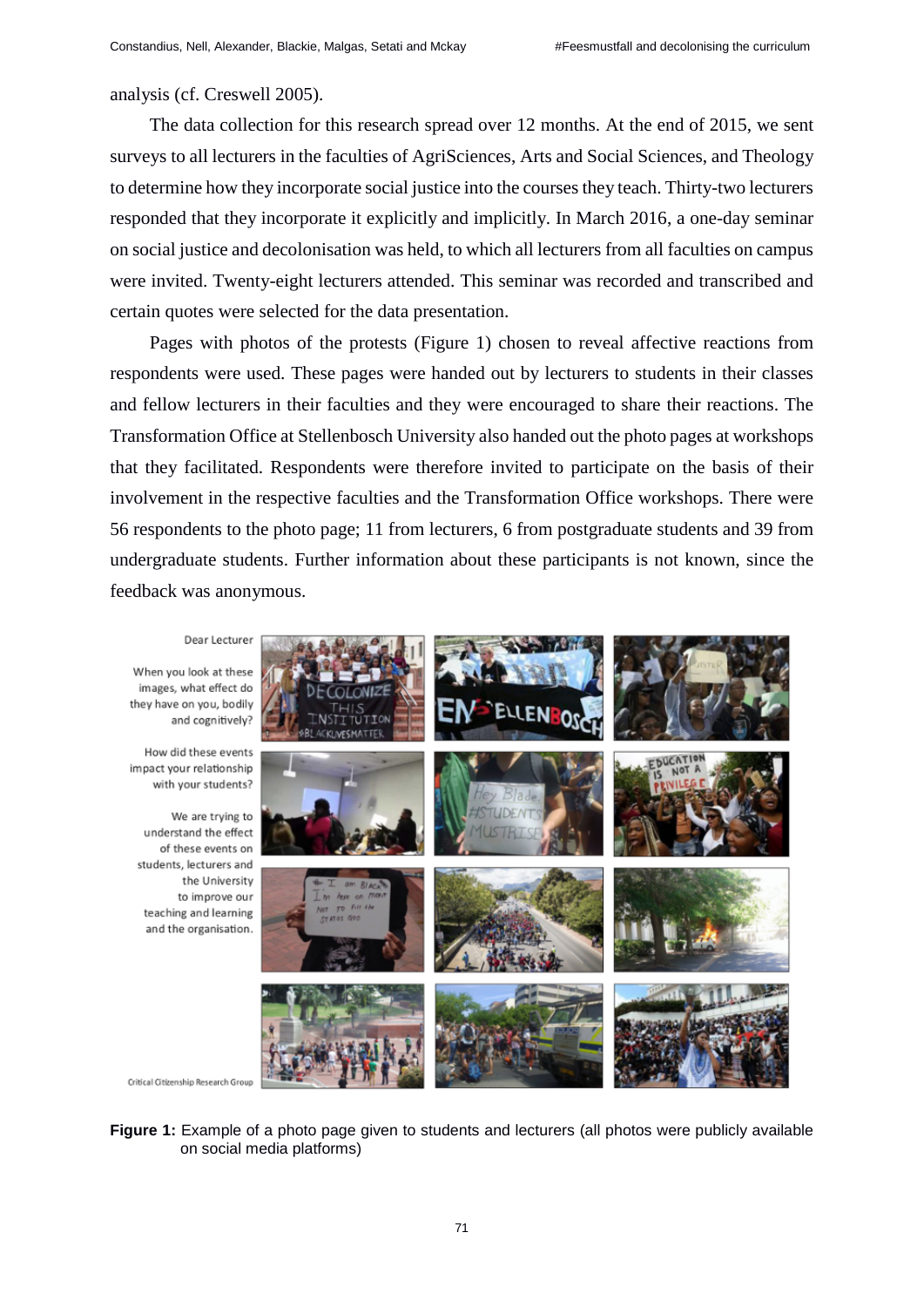In November 2016, a discussion group with lecturers from various faculties at Stellenbosch University was held and the authors of this article facilitated the discussion. The authors are part of a Critical Citizenship research group that existed since 2014 and are from various departments and faculties: Visual Arts (Arts and Social Sciences), Conservation Ecology and Entomology, and Wine Biotechnology (AgriSciences), Chemistry and Polymer Science (Science) and Theology.

#### **FINDINGS AND DISCUSSION**

During the period of data collection, the reactions of students and lecturers changed. Some reactions became more aggressive, while others became more avoidant. Polarisation was evident. The participants were afraid to share their opinions publicly for fear of worsening the situation. Many lecturers indicated that they want to speak about the protests and about decolonisation, but the affective reactions caused them to remain silent. This in turn caused some participants to become more outspoken due to others' silence. The quotes used in this discussion were chosen to support the themes that emerged from the inductive data analysis and to include a variety of voices of participants. The data from this research are presented below in terms of affect, relationships, decolonisation and social justice.

## **Affect**

The student protest and calls for decolonisation of the university caused affective reactions. Many lecturers responded negatively to the presence of violence on campus. Other affective responses were translated into feelings of doubt and confusion, anger, powerlessness and disappointment.

Violence played a large role in the protest movement. A lecturer noted that the violence increased from the end of 2015 to 2016. A student mentioned: "It makes me angry because violence and destruction do not help". Lecturers were opposed to the violence used:

"I want to hear when students are not comfortable with what we teach, but when they resort to violence I think it moves beyond the values we espouse."

"I draw a line regarding violence. How do you convince your department that a student who had been involved in violence should be accepted as a postgraduate student?"

One lecturer argued that the focus on violence negates the "real issues". By concentrating only on the violence, Stellenbosch University is missing the opportunity to change, almost as if the violence justifies a move away from decolonisation. Perhaps the violence could have been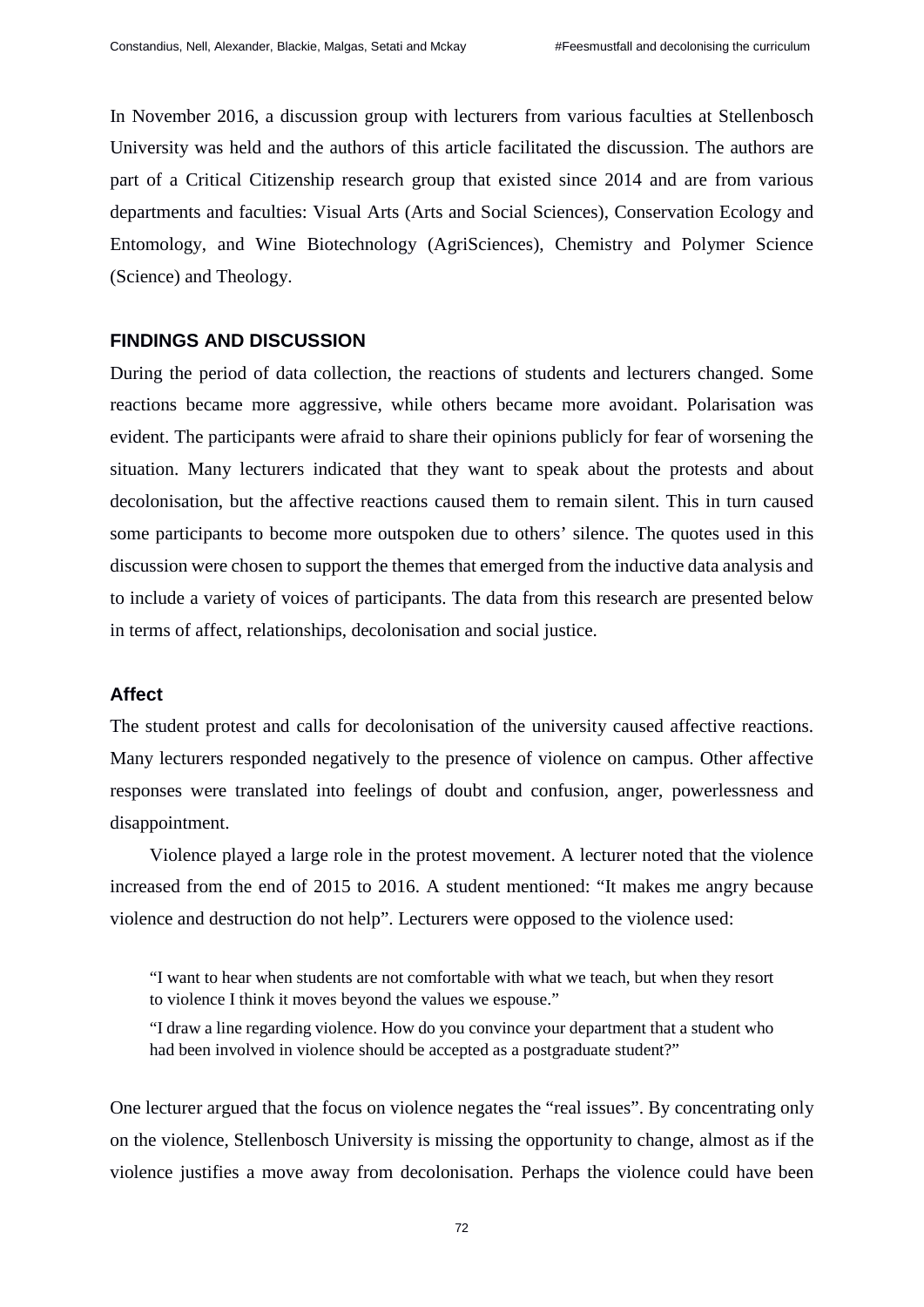avoided. As one lecturer said, "We should have engaged with students during the past year".

Students and lecturers expressed doubt, confusion, anxiety and conflicting feelings. Students who responded to the photographic survey said the following:

"These events made me question if I have made a right decision or not by coming to Stellenbosch University."

"[I'm] frustrated that we are blinded by our feelings which does not allow us to gain perspective on the situation."

"The images have different effects on me, both bodily and cognitively. I feel tension and fear, but also sympathy and pain for the people who had to protest to make their voices heard."

Lecturers also mentioned the difficulty of dealing with these affects:

"I suddenly feel that my words are not compatible with the experiences and world around me."

"It is difficult and we are not used to it."

"I was not prepared."

Lecturers were "surprised at the intensity of anger". Angry feelings were also joined by feelings of powerlessness and disappointment:

"I feel anger towards both the protesting students and towards the institutional powers. The experience of not hearing, listening and understanding is a huge cognitive challenge. It seems as though the rational competencies of academic training is of no help in developing a way forward."

Lecturers noted that they experienced "lots of feelings of powerlessness". One lecturer also mentioned having a "feeling of failing the students – that we brought them to the edge to react". This is linked to the disappointment a student felt:

"I have mentioned that I am angry at the students but I am also disappointed in the lecturers. I am disappointed in the faculty of [name]'s lax approach to this issue. I acknowledge their attempts to start a discussion and the various meetings held and yet I cannot shake the impression that we are distancing ourselves from important issues."

The student protests affected participants affectively and it impacted the relationships between students and lecturers.

# **Relationships**

At the heart of education is the relationship between students and their lecturers and this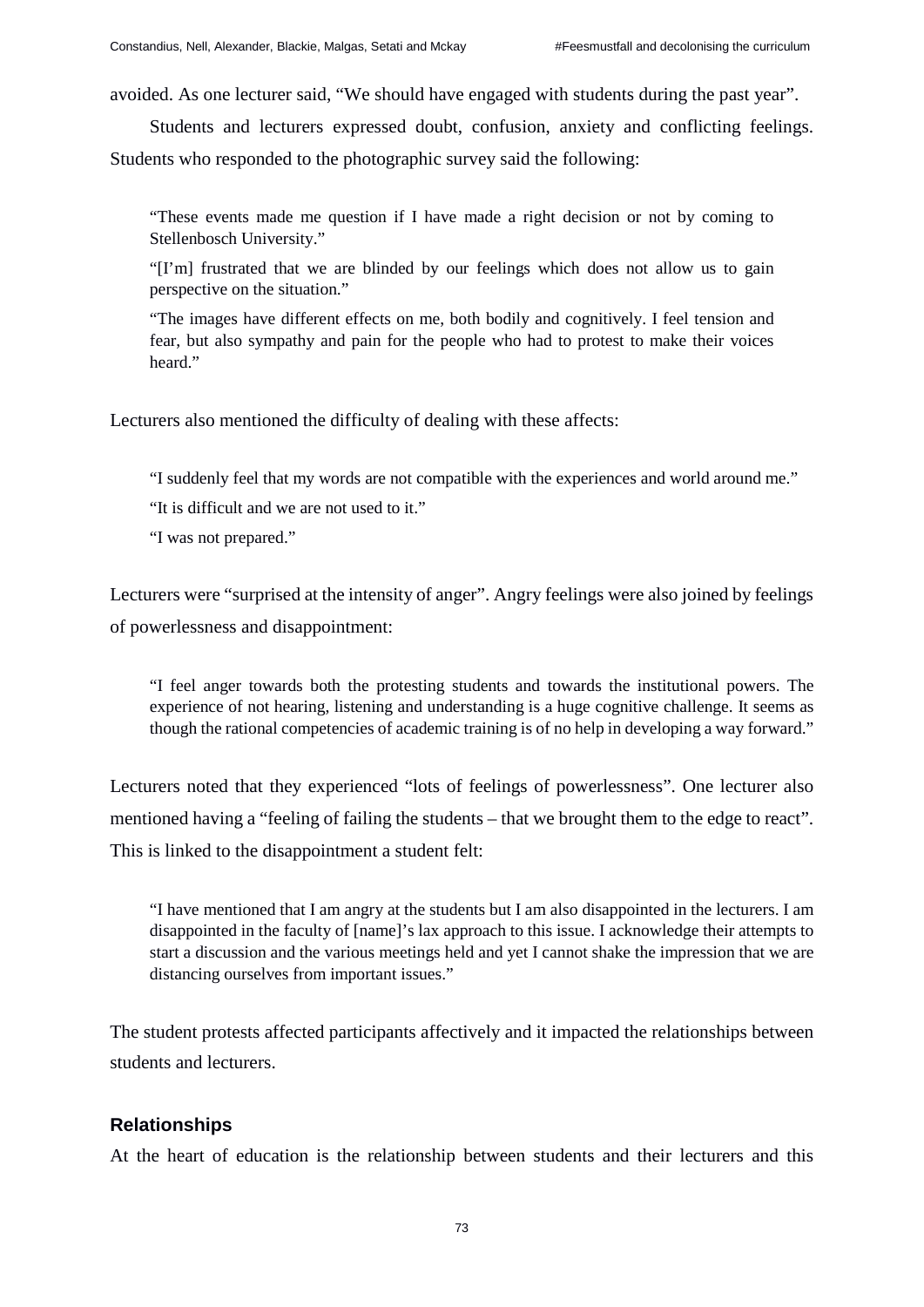relationship could have decolonising potential (Martin and Pirbhai-Illich 2016). The relationship between lecturers and students was affected by the protest movement in different ways. From the group discussion with lecturers at the SoTL conference, lecturers noted a "... mutual disillusionment by both lecturers and students where no-one is really listening to each other and both sides [are] frustrated". In general, the reactions of lecturers and students can be summarised as uncertainty, anxiety and powerlessness, togetherness and care, and a need for change. One lecturer noted:

"These events did have a huge impact on my relationship with my students. The impact is however both positive and negative. On the one hand I have a feeling of discomfort and uncertainty. On the other hand I have the experience of excitement while I feel that my understanding of students is shattered, I also feel excited by the challenge to try to understand and to put myself in the shoes of the students."

Students who took part in the photographic survey mentioned the following:

"These events place stress on my relationship with lecturers, as I want to see them actively partake ... Sometimes it even appears that they do not care at all."

"I think in many ways we still want something from the lecturers' side – where do they stand within all these happenings? They need to take a stand so that we know where we stand with them."

Lecturers' experiences included feelings of anxiety, fear and powerlessness. A lecturer said:

"One of my students is one of the expelled students. It caused a lot of anxiety for me because I did not know how to deal with it if the student came into class. This student was one of my best students"

Another lecturer noted on the photographic survey that "I am dealing with students who are determined to challenge even my position as a lecturer. My attitude to them is one of respect but also fear". A lecturer also told of her/his feelings of inadequacy:

"Students warned me against protests. [I] felt like a failure because they were looking out for me – I wanted to do something for them so they could finish [their] studies, but I felt powerless."

Combined with these feelings of anxiety and powerlessness were feelings of unity and care. A lecturer mentioned that #FeesMustFall brought her closer to her students. A student's comment on the photographic survey confirms this: "It brought us closer together, as we could have open discussions around what was happening around us and not merely have a student–lecturer relationship, but now be more understanding of our circumstances, backgrounds and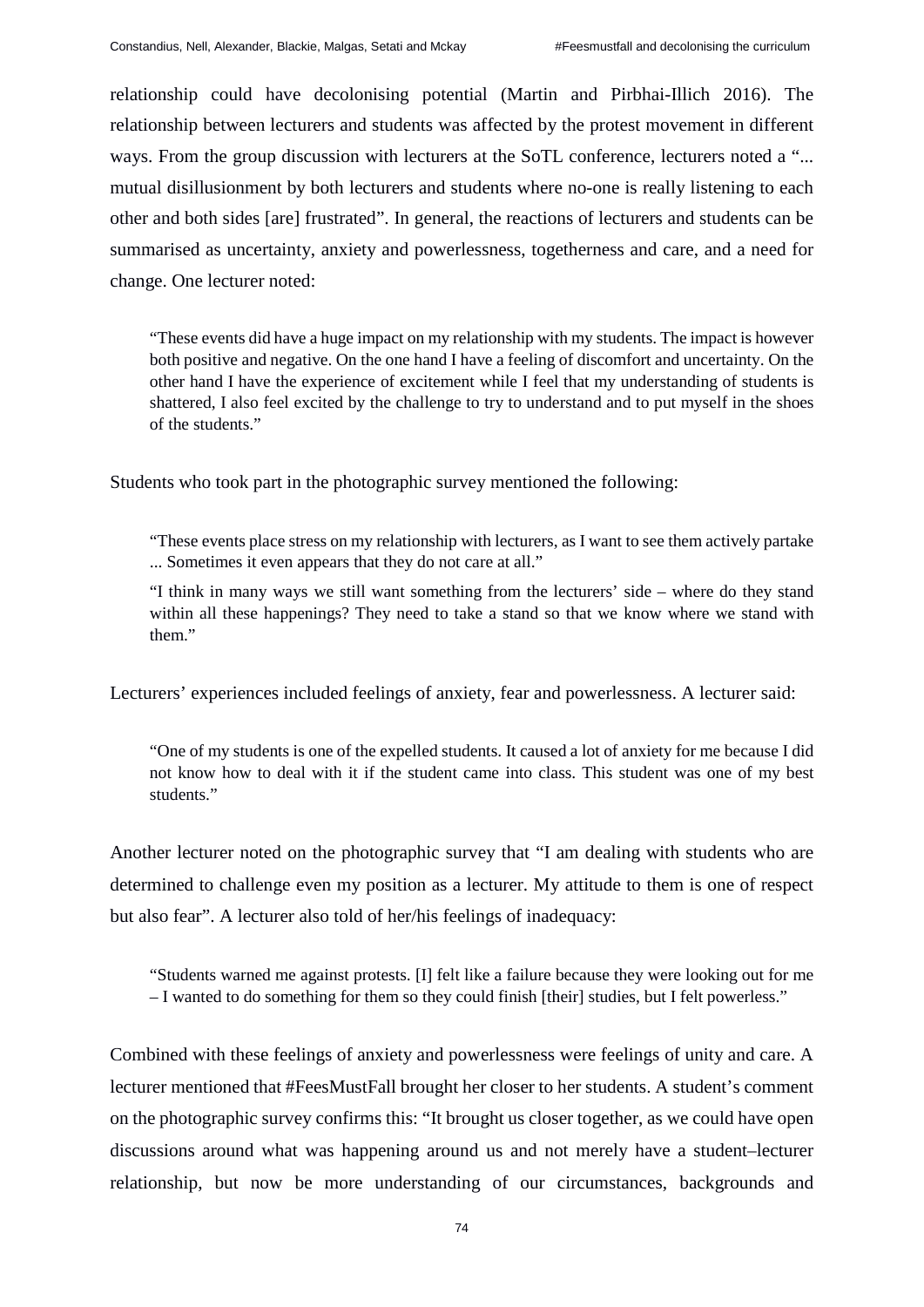perspectives". Some lecturers felt that more care, support and effort should be put into relationships with students – that students want a sense of safety. However, lecturers were aware of the temptation to enter a parent–child relationship with students. They noted that the best method would instead be to treat students as adults, to engage with them and to allow them to voice their concerns. Concerns from lecturers and students echoed a need for change.

One of the lecturers responded by saying: "Something is wrong. Something has to change". A student commented on the photographic survey: "We need something more radical". During the group discussion at the SoTL conference, one lecturer said: "Thank God something is happening! This was brewing for many years and this is opening up the space to talk ....' The change that needs to occur is the decolonisation of the university.

#### **Decolonisation**

Although this research as a whole should be viewed through a lens of decolonisation, it is worth discussing specific elements that surfaced during the data analysis.

## *Defining decolonisation*

During the group discussion on decolonisation, lecturers agreed that the term has not been defined well enough. Many students and lecturers do not know what decolonising the university means. Lecturers asked: "What does decolonisation stand for? Who is asking it? Can we move to decolonisation if we don't have a shared way of thinking about where we want to go?" Lecturers called for the creation of a unified definition of decolonisation within each institution and faculty, which must be communicated to other institutions and faculties.

## *Responsibility and openness*

There was also a sense of responsibility and ownership and a need for openness regarding the decolonisation of the university. One lecturer said the following:

"We should not externalise the responsibility for decolonisation. We should start with ourselves. Each of us should look at what we as individuals can do. Instead of generalising we should be personalising."

#### *African centrality*

Ngugi Wa Thiong'o's (1986) centrality of Africa was echoed by lecturers:

"We need to create new concepts that are more African."

"For science this is challenging, but at a university level we should realign ourselves to be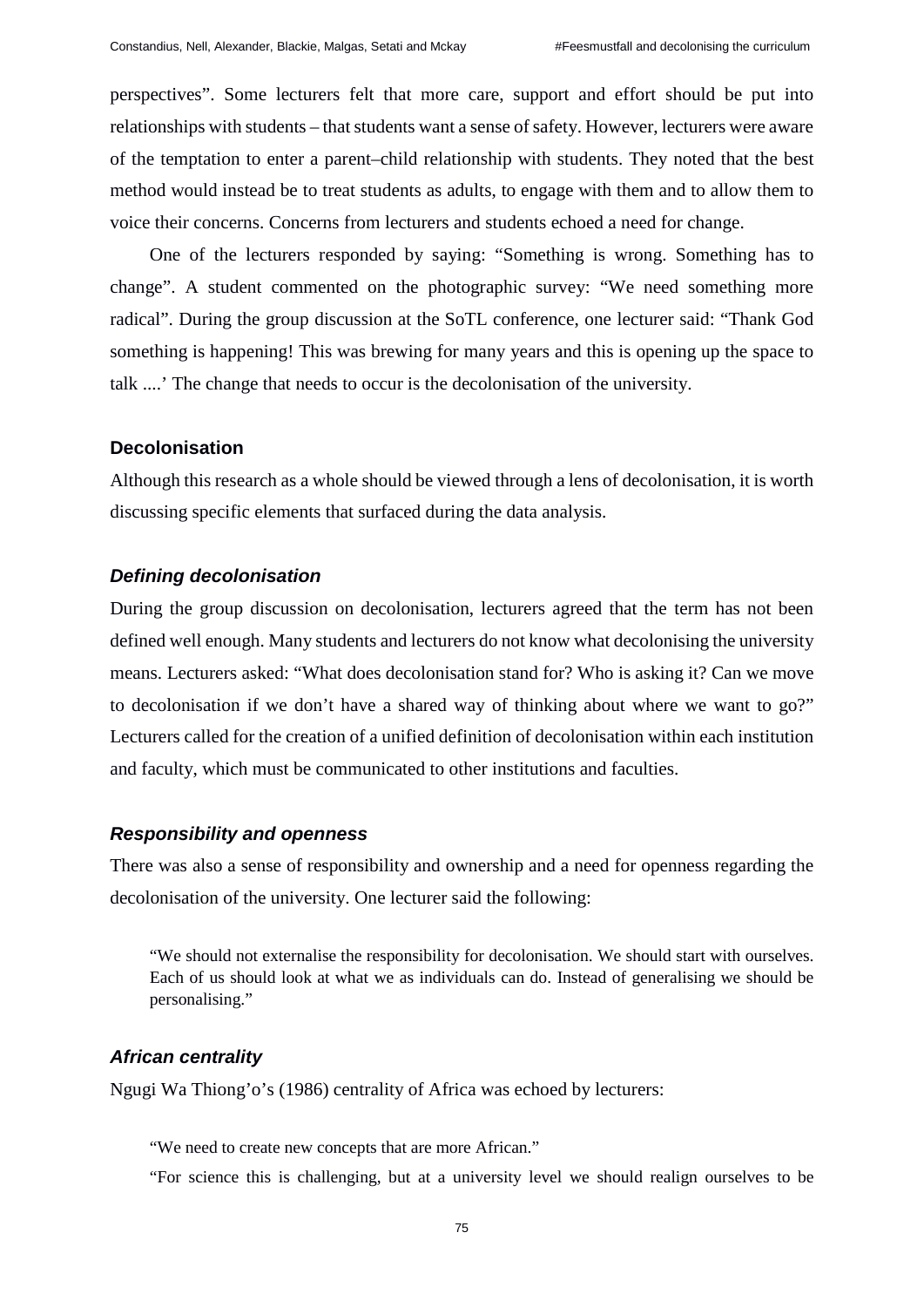Afrocentric. The National Research Fund has funds available to use for indigenous knowledge research, but we never look at it."

Decolonising the language used at HEIs also presents challenges. A lecturer remarked:

"I am English, female, white, middle-class and well educated. The language thing is so fraught, I understand the need to preserve Afrikaans, to keep an Afrikaans-medium university. My industry is completely Afrikaans. It will take decades for it to become mainly English. How can I train students in English when they will go into Afrikaans workplaces with Afrikaans workers?"

Another lecturer asked: "How does English fit in with the decolonisation process? Perhaps it's a question of convenience? How are we not leaving our 'own' languages behind?"

## *Suggestions*

Several suggestions and solutions were aired during the group discussion with lecturers. A more flexible degree structure, grants towards appointing staff to help renew curriculum courses and an increase in reading decolonisation texts were suggested. The experience in terms of the protest movement was new for many lecturers. Lecturers recognised a need to prepare future academics for experiences in terms of protests, violence, questions and emotional responses. Suggestions included better use of existing opportunities such as transformation workshops and discussion. While lecturers realised the urgency for change, they emphasised that the changes required time. Democracy within the university was also mentioned.

## *Settler perspectives*

Our research was conducted in a context where the majority of academic staff is white. As a result, some settler perspectives and white perspectives emerged. It is necessary to expose these perspectives in order to work towards decolonisation. Settler perspectives included ignorance and distance, fear of regression, racism, guilt and exclusion.

Some participants distanced themselves from the protest movement and from decolonisation. One method of distancing oneself is ignorance (conscious or subconscious). According to lecturers "[s]ome students and lecturers were surprisingly unaware of what was going on" and "[white students] live in a bubble that they are okay. They need to be made aware of the other side". A lecturer admitted that he "feel[s] like sitting on the fence and wait[ing] for it to go away". Another lecturer noted that "many people find themselves in incubators – they speak to people who think like them". This can be considered as another form of ignorance that causes distance. A familiar opinion surfaced when a lecturer said: "Is it not something that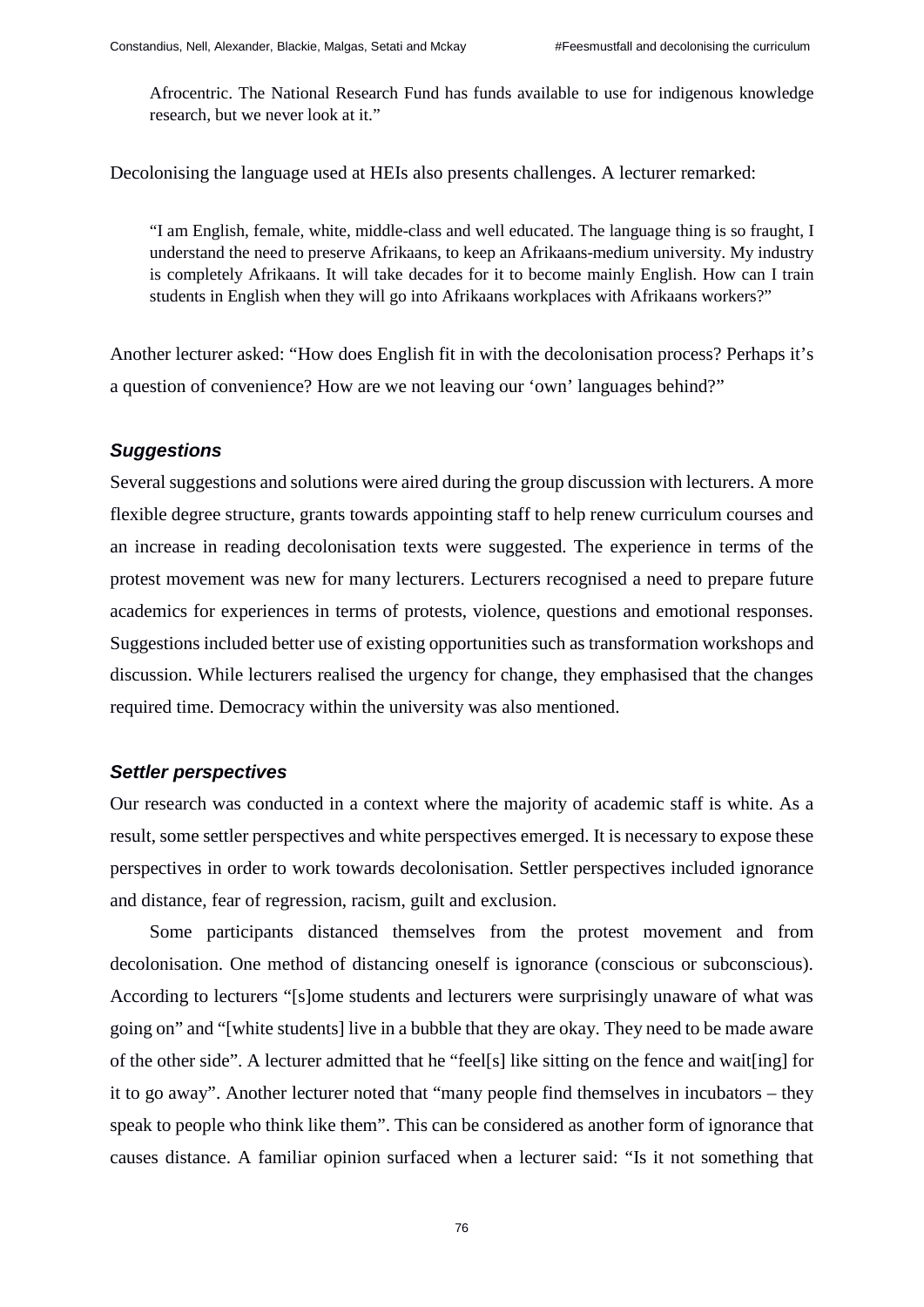started in primary school – is that not where it must be addressed?" While primary school education desperately requires attention, it is not useful to shift the focus (and thereby the responsibility) away from HE. Yet another method of distancing was seen in the polarisation of "us and them" reasoning, evident in this student's response: "If students do not understand Afrikaans/English, then they should take extra language classes, otherwise they should not be here in the first place". This comment implies that language struggles of certain groups of students are "their" problem and that "those" students should leave the institution. Removing oneself from the action (sitting on the fence), distancing oneself, shifting the focus or adopting a polarised view could be protective instincts, but they are not useful for engaging with the urgent problems regarding decolonisation at HEIs.

The fear of chaos and regression at HEIs was communicated by some participants. One lecturer wondered: "Will we not move back and deeper into being a Third World country?" Another lecturer felt concerned: "I came from Zimbabwe and when the protest started at Stellenbosch I remembered what happened in Zimbabwe, and it did not end well". Some lecturers were aware of their own fear, but also aware of the need to overcome this fear:

"We need to stop being afraid that the entire world is going to be taken over by chaos and madness. We need to stop being so afraid that academic standards are going to crash. At the bottom of it, I am so Eurocentric and terrified that it will all fall apart, the centre will not hold. And I have to ask myself why?"

This fear is linked to an unwillingness to decolonise the institution, because it will dislodge those power structures and cultures from which some greatly benefit. It is the fear of loss. The implication that a decolonised university "will not hold" could imply that African knowledge and ways of doing are inferior to Western knowledge and ways of doing.

Feelings of guilt were evident in white participants' responses. This guilt relates to what Tuck and Yang (2012) call "settler anxiety". One student mentioned: "For some or other reason I have this feeling of guilt that should be named – I am privileged. It makes me want to do something, to change the ideas of my friends, even family." White lecturers were concerned about the way in which BCI students see them. Some lecturers admitted as follows:

"[The protest movement] does bring about feelings of white guilt."

"Guilt, I represent the 'bureaucracy' and Afrikaans by association."

"... fear, shame, guilty as charged, this shouldn't be happening after the riots – it was fought for already."

Jawitz (2016) notes that white guilt at HEIs can cause academic staff to withdraw from the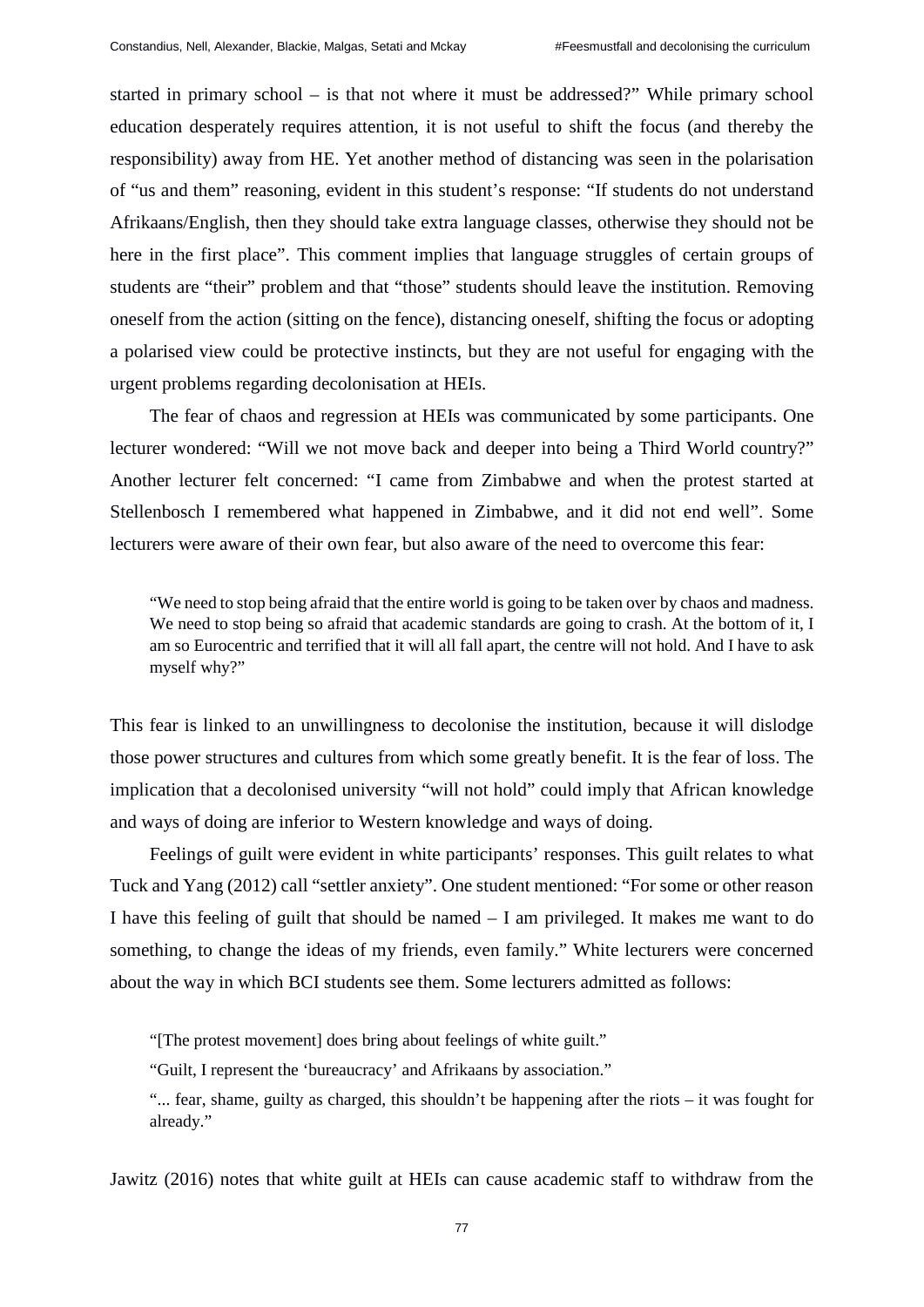decolonisation debate. The white identity and associated guilt also result in feelings of exclusion. As some lecturers put it:

"When you are told that you are too white to be part of decolonisation, how do you then do your job?"

"I feel disconnected because 'you are privileged', I feel excluded, disallowed, I can have empathy, but I'm not allowed [to participate]."

"My agency as a white man is under suspicion. I cannot engage in dialogue because of who I am and what I am perceived as having done."

## **Social justice**

Nancy Fraser's (2007) trivalent view of social justice is applicable to the HE context of this research. Specifically, the three points of social justice, namely redistribution, recognition and representation, are relevant because they provide a framework from which decolonisation can be planned. Decolonisation in HEIs should address all three areas of social justice.

## *Redistribution*

Participants echoed a sense of dissatisfaction with the lack of distribution of resources by government. These resources include economic resources and resources to support change. A student commented: "The fact that they are black does not give them the right to study for free, me as a coloured has the same circumstances when it comes to money, but we have to pay without complaining". Another student said: "Personally the images remind me of the past where protest had to be the only language that the government could listen to. I wish this can change." Lecturers mentioned: "I'm disappointed that our leadership did not ensure a change happens" and "Government is leaving universities to fend for themselves". The redistribution of access to education and success in education should also be addressed. Students who experienced a poor quality of school education do not have the same opportunities for reaching success as students who attended well-resourced schools. HEIs could increase courses designed to bridge the gap between school education and university education. Additionally, more bursaries should be provided for students from under-resourced schools and free services such as Writing Laboratories and Language centres should be used to create a more just distribution of opportunities for academic success.

#### *Recognition*

Equal recognition of different identities and equal valuation of these identities are a challenge within the debate on HEIs. Strong binaries between African/Western cause a problem for those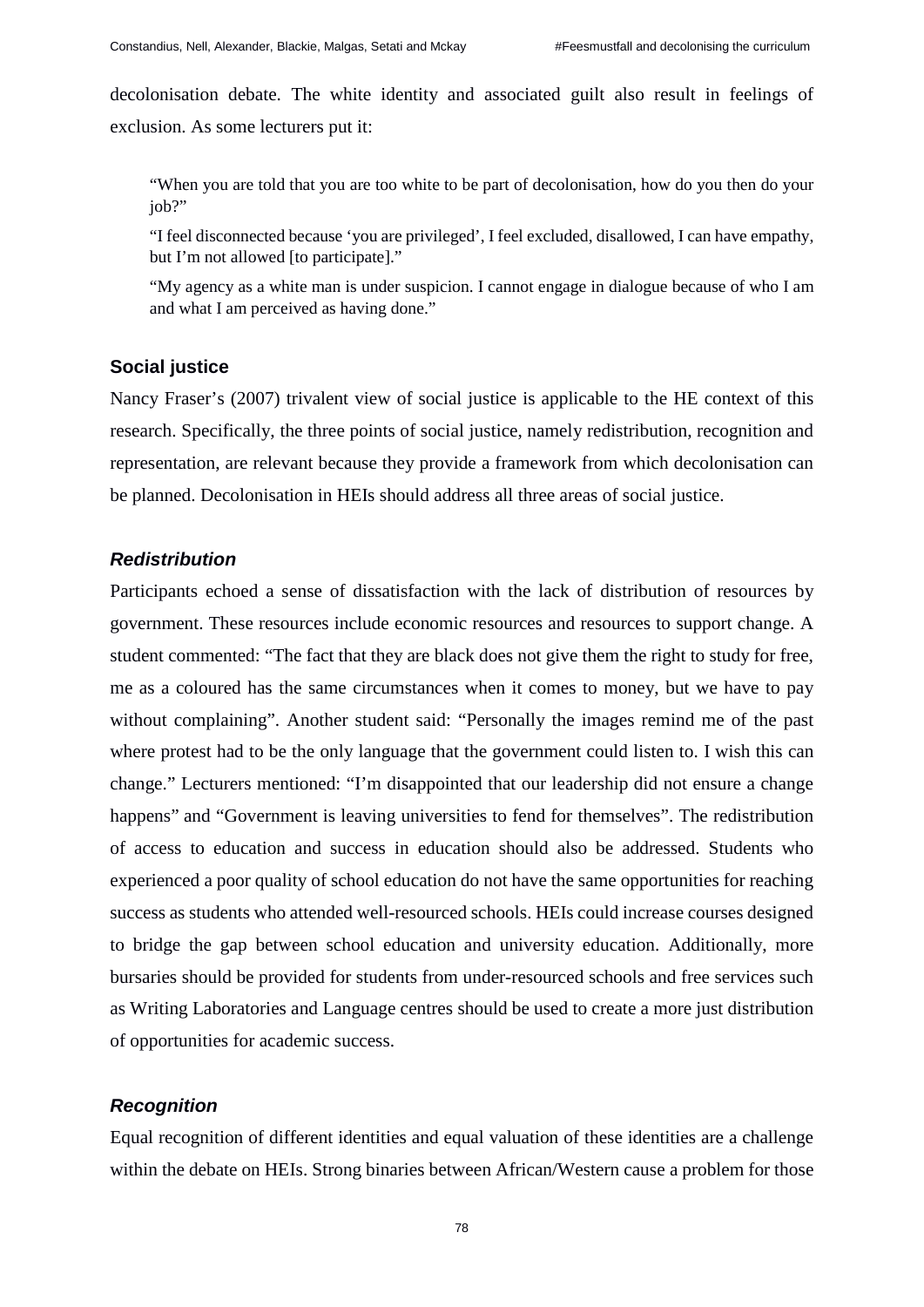who find themselves in a globalised and complex reality where binaries are useless in promoting multiple identities (Creary 2012). Plurality is essential in understanding one's own culture and identity where differences are revealed through relating to others. A lecturer said: "I am coloured and I am proud of it. I give black and coloured students a space to feel at home in my classes." Unfortunately, misrecognition was evident in most of the comments made by lecturers and students. Lecturers felt that BCI students feel invisible in the classroom and that they feel they only contribute to the diversity profile, while white students do not need that recognition. Lecturers stated: "black students need affirmation", whereas "white students have forgotten their whiteness and feel safe".

A lecturer from a mixed racial background explained the challenges of being "other":

"As mixed person I have difficulty in communicating with some of my colleagues because I cannot associate with their opinions. Some of these students feel the system failed them. The underlying problem is universal. I always felt as the other, I think of [myself] as the other."

A white lecturer experienced powerlessness in supporting some of her students:

"I could feel my Afrikaans-speaking, coloured students' frustration. They were caught in the middle, and I could not speak for them. I am white and could not engage with them from my own perspective. It was difficult to deal with their obvious fear. I don't have the answers. It is difficult to support them."

With regard to feelings of recognition and misrecognition, a lecturer from the discussion group asked: "Should higher education be a place of comfort?" The answer is yes. The "comfort" that students seek is not an apathetic "comfort zone". Instead it is a feeling of belonging. Another lecturer argued that talking about "welcoming" students assumes that they are still visitors. Instead we should ask how we can turn the institution into something with which students can identify, where they feel recognised, and of which they can take ownership. Recognition should be purposefully addressed at HEIs. A space should be created where BCI students and lecturers can freely communicate with each other and with the management team of the university. BCI students and lecturers need to feel that a true effort is made to accept, encourage and value them within the HE system. Recognition is also needed in the spaces where BCI students and lecturers move. Visual redress is therefore necessary.

## *Representation*

Representation has to do with participation and voice. Decolonisation must involve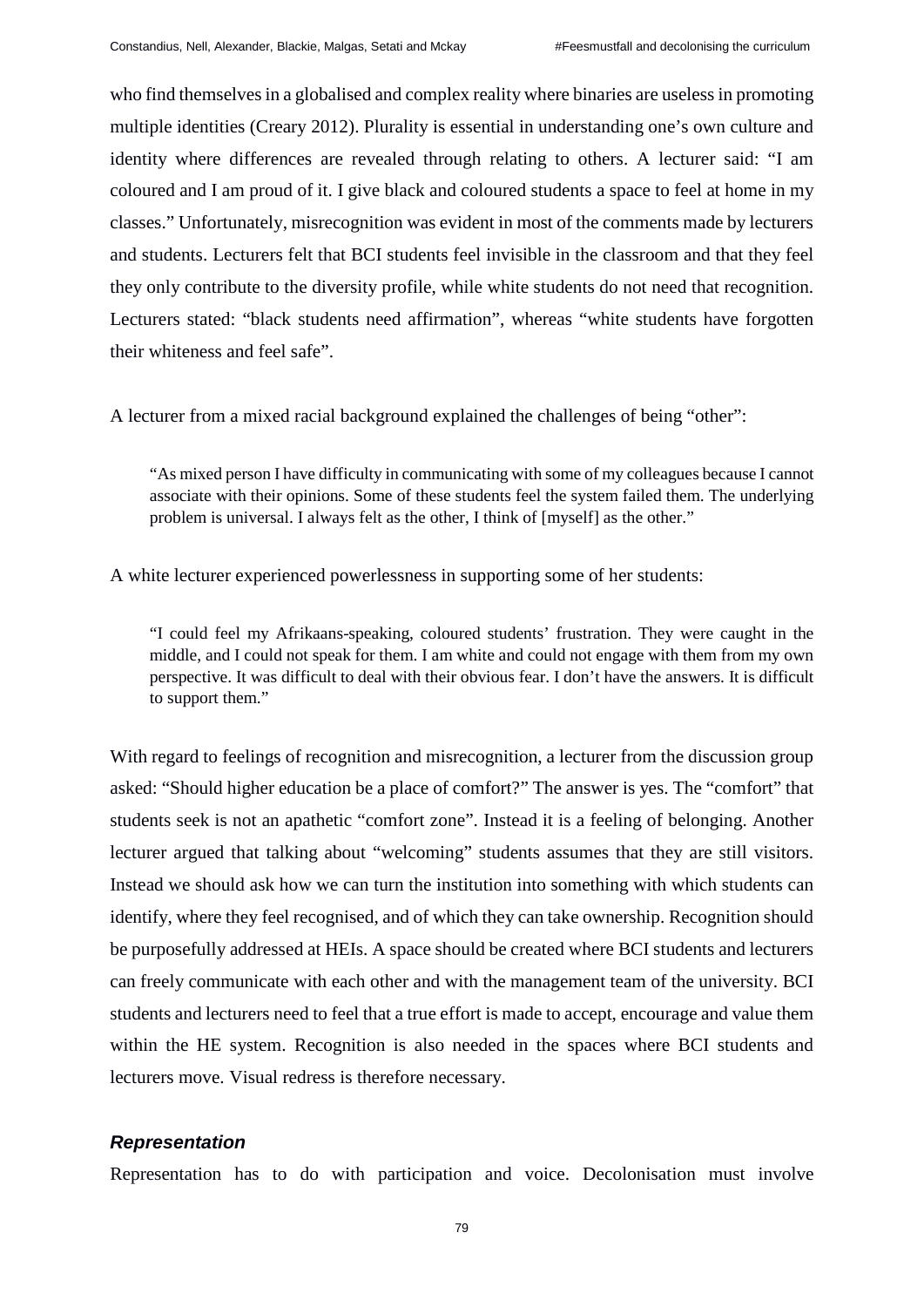representation and conversation, as silence and invisibility of colonialism are a key method of perpetuating the colonial project (Magubane 2015). Tronto (2010) notes the need for discursive spaces where the needs of all members of an institution can be communicated, understood, negotiated and evaluated. A student responded to the photographic survey with: "I feel we need to listen to each other so that we can begin to understand each other and deal with the underlying trauma". Another student said that these events "made me realise that there is always a room for discussion, where you can sit down with your lecturer and share whatever you want to share with him/her. Now I know that I can speak freely with my lecturers".

Unfortunately, not all students and lecturers experience this freedom. According to lecturers who were part of the group discussion, "massive misunderstandings and assumptions" have been made regarding the protest movement due to a lack of communication.

Subreenduth (2012) argues that some students have theories with which they can associate, or that speak to their own culture, while others do not have that privilege. Not only do some students not have theories to explain their lived experiences, but they also do not have the cultural capital to speak. This misrepresentation causes frustration and alienation. Lecturers noted that various groups of students struggled to voice their opinion, questions and concerns:

"Black female students in my class have no voice."

"I'm concerned about white male students because they do not have a safe space. White students are not allowed to ask questions."

"Black students will not raise their opinion because of patriarchal culture."

In the post-apartheid context of South Africa, where racism and inequality affect conversations in subtle and overt ways, groups of people may remain silent because of different reasons. The immense discomfort and trauma associated with speaking about past and current problems in South Africa ensure volatile conversations.

"Things explode when people feel they are not heard. We need safe spaces to have uncomfortable discussions."

"#FeesMustFall last year told me that they have already tried all avenues of conversation. It makes me wonder if [the protests] are not just an expression of their frustration."

"We want students to voice their concerns to us, but the traditional distinctions in SA will prevent students [from] voicing their concerns across race barriers."

Lecturers who participated in the group discussion considered whether staff are adequately trained to facilitate these uncomfortable discussions. They exposed a need for guidelines on how to open the space in the classroom and to set the rules of engagement. Conversations should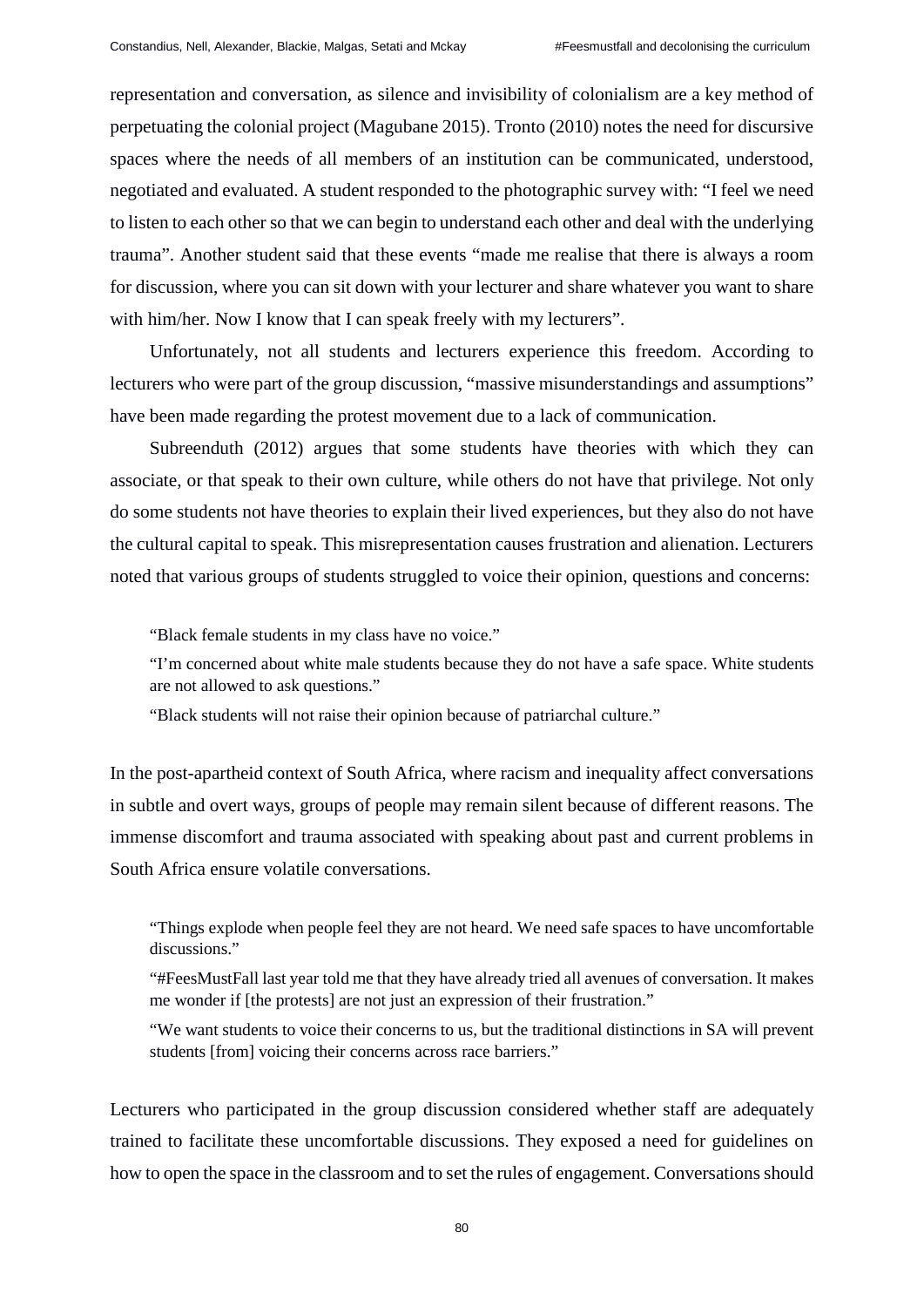start with vulnerability and should be open and honest. One lecturer advised: "We should listen to understand and not listen to respond". The idea of "creating a culture" of respectful conversation and debate within faculties was presented.

While open conversations are vital in order to represent all groups of students and lecturers, there is a danger in over-emphasising conversation at the expense of action. While the suggested conversations are uncomfortable, actions resulting from these conversations are arguably far more so. One lecturer agreed:

"We actually need to do something. We know we need to decolonise, we know we need to change the space, now we need to do this. I do not want to talk anymore – I want to start doing."

One of the ways in which we can "start doing" decolonisation is to pay attention to the spaces at HEIs. Representation also has to do with how certain groups are presented in spaces and which groups are allowed to speak in which spaces.

The transformation of buildings and public spaces is vital for decolonisation (Mbembe 2016a). There is a great need for mutual safe space at universities. Lecturers at Stellenbosch University stated the following:

"The current spaces are the lecture rooms (SU institution in power) and the [large campus quad] (students in power). Have we found a space where the power is not vested in one or the other?" "[I often] walk the corridors with a need to speak to someone, but doors are closed."

According to the following lecturer, the concept of safe space may be idealistic and hindered by class sizes:

"It is difficult to break down [oppressive] structures when there are 300 students in front of you. Maybe a simple solution is just to create opportunities to engage with students in smaller groups."

Suggestions for safe space included a virtual space such as anonymous forums, spaces outside of the classroom and suggestion boxes. Artworks and signage should be addressed. Students should be involved in discussions about this and disproportionate links to the past to satisfy the alumni should be dismantled. Two lecturers noted:

"[We need] situations where what you say is acted upon, and not reacted to – we're not there yet. It's uncomfortable and we don't talk about it because we want to keep the peace. There should be spaces for people to say certain things."

"We need a kind of fearlessness – be able to honestly share opinions. But how do we become fearless? It's time to be bold as academia."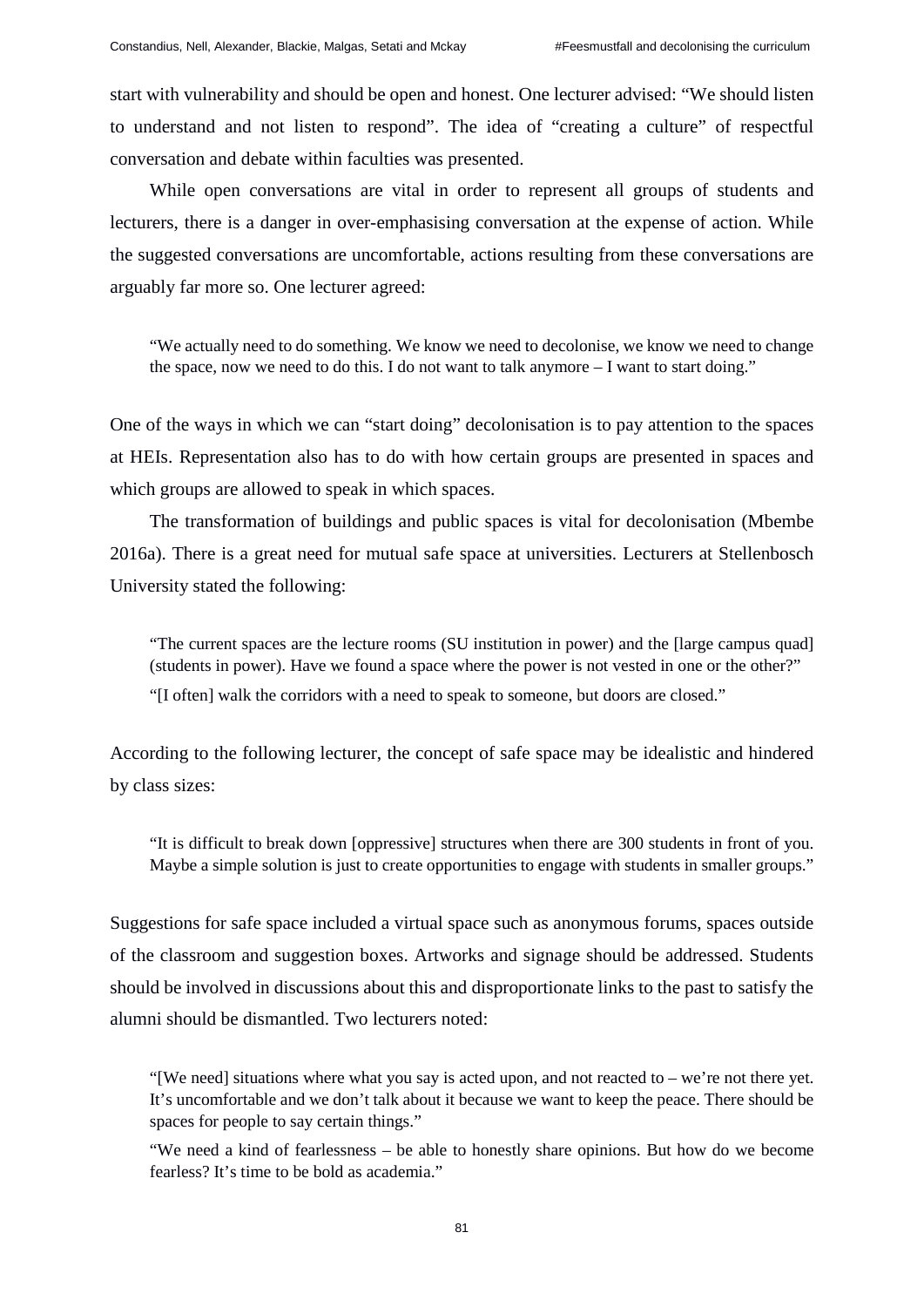At historically white HEIs, socially just representation will involve accepting many more BCI students and employing many more BCI lecturers. Vitally important to the decolonisation of the curriculum is those who teach it. Additionally, BCI students should be represented on the Student Representative Council (SRC) and other student committees, because this is a requirement for the development of discussions around decolonisation.

## *Incorporating social justice into the curriculum*

Decolonisation starts with the recognition of the importance of social justice. We investigated whether social justice is incorporated within curricula in order to gauge the decolonising potential of curricula as well as to create awareness of the importance of social justice within curricula. The surveys completed by lecturers included questions about whether and how they include social justice in the content they teach and whether they apply teaching strategies that reflect social justice.

Some examples of subject matter that topicalises social justice included slavery and the impact in the wine industry, popular wisdom from traditional proverbs in the Old Testament and the impact of economics on human suffering and equal access to services. Further examples included topics on gender, poverty, violence, slavery in ancient cultures and South African politics (political tolerance, human rights and gender-based violence). Lecturers also mentioned rape as a weapon of war, global issues of justice, language and politics, gated communities, gentrification and socially just urban societies.

Teaching strategies that address social justice included class discussions on climate change, apartheid, racism, poverty, justice and inequality. Lecturers used examples based on South African history as a teaching strategy to highlight social injustice, for example the baptism of slaves in the early Cape and the 1857 synod decision to legitimise separate worship for different races. Additional teaching strategies included inviting persons involved in social justice work to the classroom, creating safe spaces for students to discuss difficult issues such as black economic empowerment and enabling students to attend workshops and conferences on social justice topics.

One lecturer focused on open discussion and conversation: "As long as one allows for questions to be asked and there is an atmosphere of understanding and openness, I think this helps towards a sense of personal 'justice'!" Further comments by lecturers addressed inclusion, awareness and the role of universities: A lecturer remarked that "[s]tandard English is taught as one accent among many and not the ultimate norm. It is my hope that no student feels excluded in our department because of accent." Another lecturer said, "How does our awareness of gross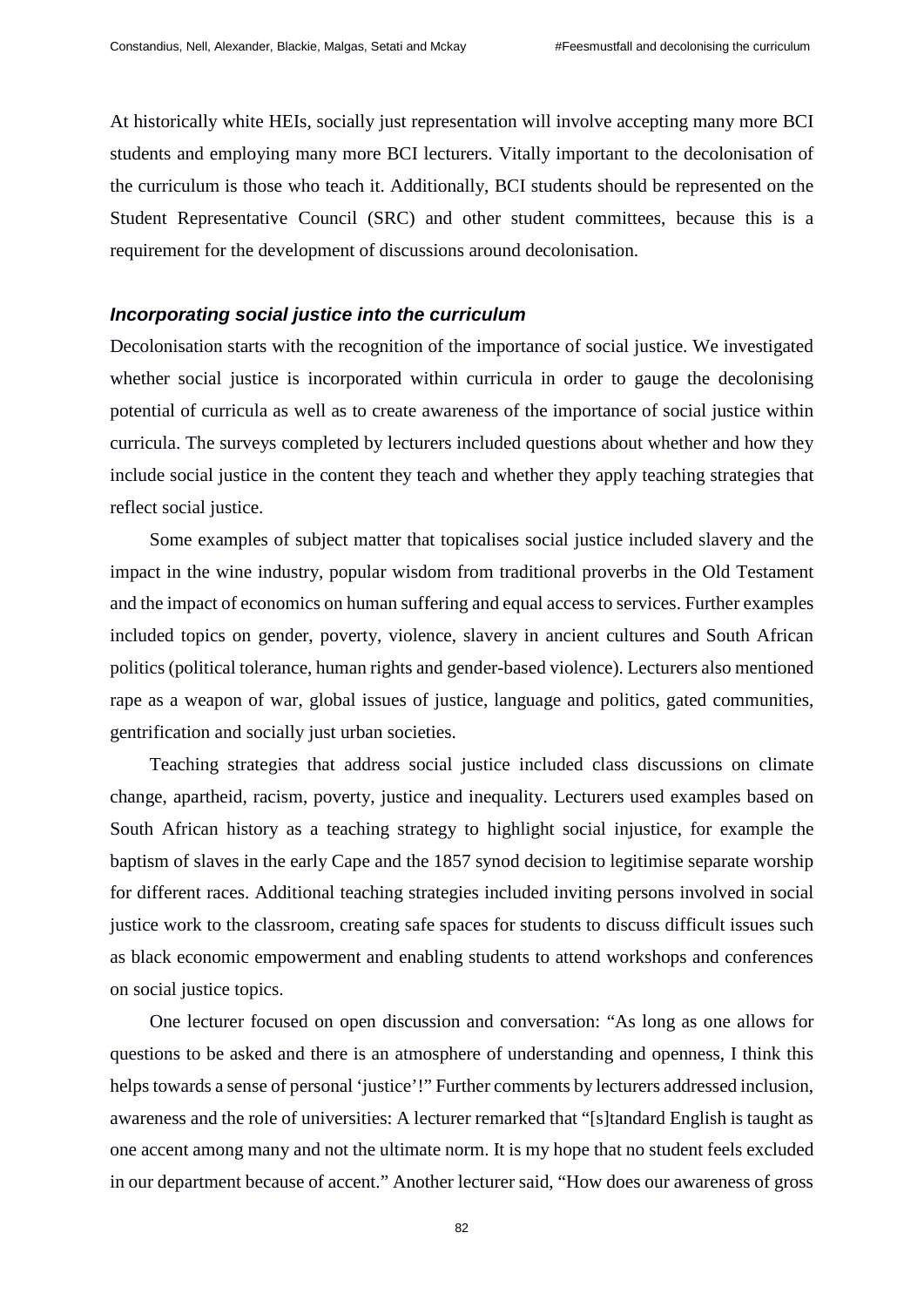inequality affect our everyday practices?" A lecturer commented:

"During apartheid universities were critical sites that legitimated the dominant form of power. I think it is important to reflect on the role of universities in our society and their place in the reproduction of the dominant social order that remains one of radical inequality."

One lecturer showed great enthusiasm for challenging social and political orders as well as students' deep-rooted prejudices. However, this lecturer noted:

"I have not found teaching in the [name of department] at Stellenbosch University to be a supportive environment for engaging in this sort of work. While I have had positive responses from students and staff, I have also met with some significant challenges."

## **CONCLUSION**

Knowledge production and curricula should be decolonised. Decolonisation will include a focus on African languages in HE (Mbembe 2016a). HEIs should foster the horizontal process of knowledge production that is open to epistemic diversity (Mbembe 2016a). Mbembe (2016a) suggests that South African universities embrace their location in Africa, entirely redesign their curricula and tuition systems, improve the immigration policy and open universities to citizenship for those from other countries. Investing in transnational engagement will foster the process of decolonisation (Mbembe 2016b).

Reactions of students and lecturers to student protests and calls for decolonisation were affective and influenced the relationships between students and lecturers. Feelings of doubt and confusion, anger, powerlessness and disappointment were experienced. There was also a sense of uncertainty and anxiety combined with a desire to see change. Participants identified the need to define decolonisation, take responsibility, foster openness and promote African centrality.

In responding to the student protests and demands for decolonisation of the university, we believe in a bottom-up approach, meaning the initiatives should come from the lecturers instead of management. We have to realise that we are immanent to the problems around us (Braidotti 2013). Braidotti (2013) argues against the idealisation of philosophical meta-discourse and for a more pragmatic task of self-transformation through humble experimentation (Braidotti 2013). The use of social justice in teaching and learning is the starting point for this decolonisation project. We therefore encourage lecturers to experiment with decolonising the spaces at HEIs (mind, body, classroom, curriculum). The decolonisation of space includes cyber spaces, symbols, offices, buildings, architecture, artefacts, photographs and statues. Approaches to these spaces can be to erase, replace, or re-interpret them. We need to realise that some spaces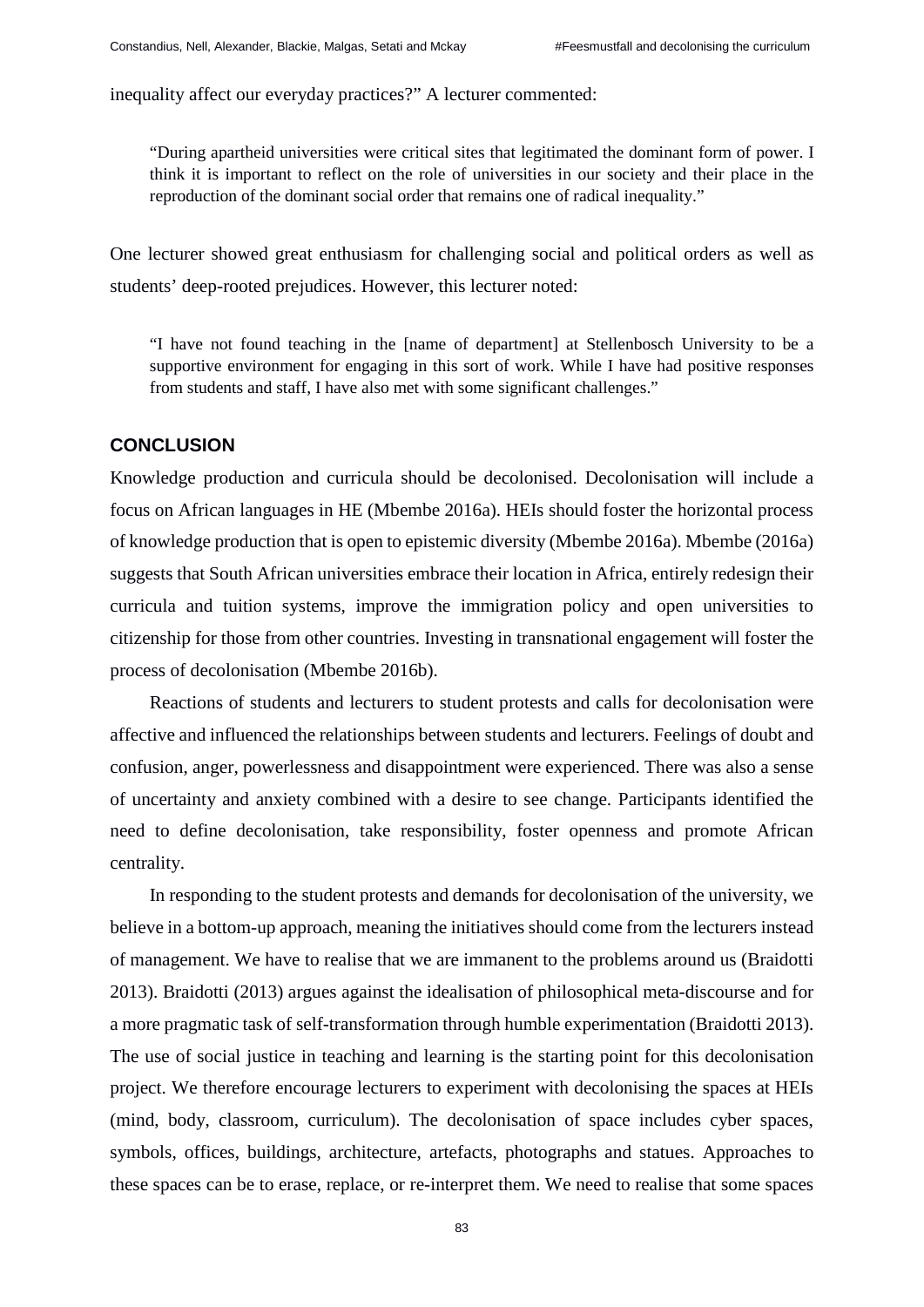are inherently unsafe. It is crucial for historically privileged universities to participate in this process.

During the research process there was urgency amongst members of staff to talk within and across academic environments regarding decolonisation. The longer we take to respond to that urgency, the more we lose momentum for authentic change and the easier it is to lapse into apathy, potentially fueling likely disruption in the future. A response to the student protests and calls for decolonisation is the responsibility of everyone in the system. The situation calls for: awareness, vulnerability, courage, honesty, willingness to engage and ownership of processes. Existing structures are limited and in order to respond, we need to be creative. Change needs to be authentic, inclusive, and underpinned by relationship.

The struggle for decolonisation is an ongoing process across a range of spaces, and both African and non-African academics have a significant role to play in this process (Creary 2012). It is important to note the variety of reactions to the student protests and decolonisation. It is important to allow individuals and groups to speak about their experiences and to listen. Mind and body learning is involved in this process. We suggest that the learning inside and outside the classroom becomes more integrated when social issues are linked with academic content. We hope that this research contributes to lecturer and student relational development in a time when activism has the potential to serve as a wake-up call, but also to create a division between lecturers and students.

#### **REFERENCES**

- Badat, Saleem. 2016. Deciphering the South African Higher Education Protests of 2015–16. https://mellon.org/resources/shared-experiences-blog/south-africa-protests/ (Accessed 28 June 2017).
- Biscombe, Monique, Stephane Conradie, Elmarie Costandius and Neeske Alexander. 2017. Investigating "othering" in visual arts spaces of learning. *Education as Change.* Published online: 7 April 2017. doi: http://dx.doi.org/10.17159/1947-9417/2017/1070.
- Bozalek, Vivienne and Brenda Leibowitz. 2012. An evaluative framework for a socially just institution. In *Higher education for the public good: Views from the South*, ed. Brenda Leibowitz, 59–72. London: Trentham Books.
- Braidotti, Rosi. 2013. *The posthuman.* Cambridge: Polity Press.
- Chirikure, Shadreck. 2016. Transforming universities Knowledge, then curriculum. *University World News Africa* 180. http://www.universityworldnews.com/article.php?story=20160909080621441 (Accessed 9 September 2017).
- Creary, Nicholas M. 2012. Introduction. In *African intellectuals and decolonization*, ed. Nicholas M. Creary, 1-11. Athens, OH: Ohio University Press.
- Creswell, John W. 2003. *Research design: Qualitative, quantitative and mixed methods approaches*. London: Sage.
- Creswell, John W. 2005. *Educational research: Planning, conducting, and evaluating quantitative and qualitative research*. Boston: Pearson Merrill Prentice Hall.